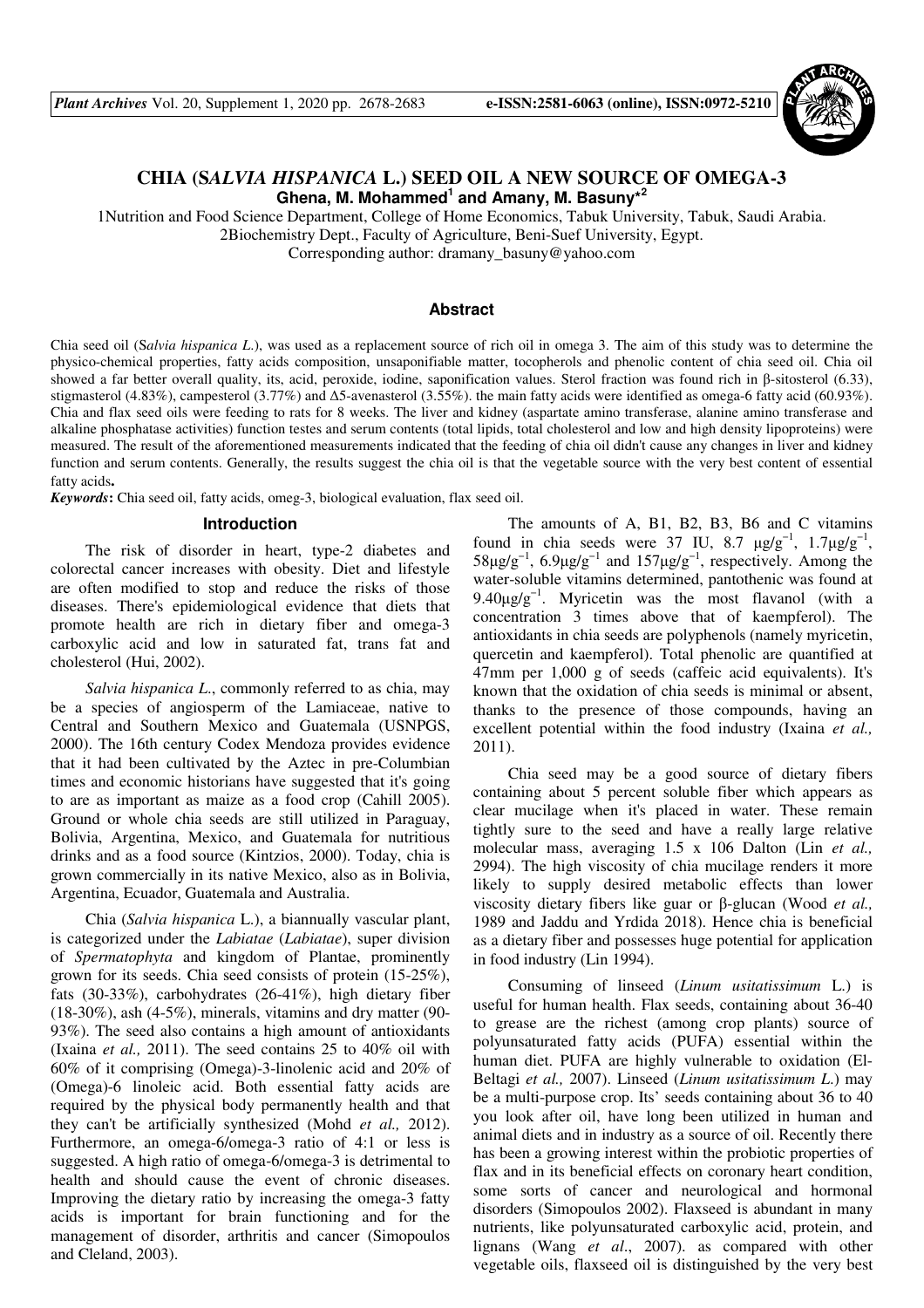content of a-linolenic acid, i.e. 26±60%, which since recently has been found as especially important for human organism. Unfortunately, a high content of a-linolenic acid induces a poor oxidative stability of flaxseed oil (Rudink *et al.,* 2001). Of all lipids in flaxseed (approximately 30%), 53% are  $\alpha$ linolenic acid (ALA), 17% linolic acid (LA), 19% monounsaturated fatty acid, 3% octadecanoic acid and 5% hexadecanoic acid, which provides a superb n-6: n-3 carboxylic acid ratio of roughly 0.3:1 (El-Beltagi *et al*., 2007). Therefore, the seed could also be an alternate for supplying this carboxylic acid to populations concentrated in regions of the planet where there's not large access to marine foods, which are the simplest sources of n-3 fatty acids Fl (Jaddu and Yrdida, 2008). Flaxseeds are a source of the many vitamins and minerals as calcium, magnesium and phosphorus. It's of great importance, being that a 30g portion of the seed constitutes 7% to 30% of the Recommended Dietary Allowances (RDAs) for these minerals (Singh *et al.,* 2011).

A relationship between high-saturated carboxylic acid s (SFA) and low polyunsaturated fatty acid (PUFA) intake and diseases like cardiovascular diseases, diabetes, and metabolic syndrome were widely reported (Martha *et al.,* 2012). Besides, the additive effect of  $\alpha$ -linolenic acid (ALA) and n-3 long-chain PUFA was observed to exhibit cardio-protective effects in women (Vedtolte 2011), which led to consequent human clinical studies of chia on disease risk factors. To date, four clinical trials are administered. Among these trials, only that of (Nieman *et al*., 2009), showed no health benefits from chia seed. This difference might be thanks to the treatment durations employed and also the particular biochemical components of the dietary chia seed utilized in the varied studies. Nevertheless, later studies demonstrated the advantages of chia to human health. Today, chia remains an important element within the diet of the inhabitants of Mexico and a number of other Central American Countries, becomes an increasingly popular food and is common in supermarkets and food stores round the world.

Diet features a great effect on serum lipoprotein and serum lipid profile. Omega-3 fatty acids comprised alinolenic acid, omega-3 fatty acid, and docosahexaenoic acid (Fernandez 2009). Alpha-Linolenic acid and eicosapentaenoic acids are related to the synthesis of prostaglandins, leukotrienes, and thromboxanes, which are involved during a wide selection of physiological activities (Craig, 2004). The cardiac and neuron protective effects of omega-3 fatty acid and decosahexaenoic acid are scientifically proven, and omega-3 fatty acids have a positive effect in controlling the harmful cardiac arrhythmias, which are caused by the sodium and calcium channel dysfunctions (Ayerza and Coates, 2004). Omega-3 and omega-6 fatty are important for the reduction of cholesterol, prevention of blood coagulation, tissue regeneration, diabetes, and cardiovascular diseases. These also regulate the system and stop some sorts of cancer<sup>19)</sup>. Within the past, omega fatty acids were obtained by fish and fish product, currently most of the omega fatty acids are obtained from oilseeds (Mantizioris *et al.,* 2000).

The objective of this study was to work out the physicochemical properties, carboxylic acid composition, unsaponifiable matter and bioactive components of oil extracted from chia (*Salvia hispanica* L*.*) seeds. Additionally, biological evaluation of chia oil was evaluated.

#### **Materials and Methods**

**Materials:** Chia and linseeds were procured from local market of Tabuk, Saudi Arabia. The seeds were air-dried at temperature (2ºC) for 1 week.

All chemicals used were of analytical or HPLC grade from Merck (Darmstadt, Germany) or Sigma Aldrich (St. Louis, Mo, USA). Standards of sterols, tocopherol and phenolic compounds were obtained from Fluka Chemie (Buchs, Switzerland).

Alkaline phosphatase (AP), alanine aminotransferase (ALT), aspartate aminotransferase (AST), total cholesterol, HDL-cholesterol, LDL-cholesterol and total lipids in serum were estimated by kits obtained from Boehringer Mannheim Gmbh, Germany.

### **Methods**

**Oil extraction:** The oil from all seeds was extracted with nhexane using the described method by (AOAC, 2012).

**Proximate analysis:** The methods of the (AOAC, 2012). were used for proximate analysis. A chia Flower sample (5 grams) was used for determination of moisture content by weighing in crucible and drying in oven at 105ºC, until a continuing weight was obtained. Determination of ash content was done by ashing at 550 ºC for 3hr. The kjeldah method was wont to determine the protein content. The crude fiber content of the samples decided by digestion method and therefore the fat was done by Soxhlet extraction method. All determinations were wiped out triplicate.

**Determination of the physico-chemical properties:** The extracted chia and linseeds oil was analyzed immediately for index of refraction, color, definite quantity, peroxide value, iodine number saponification number as described in (AOAC, 2012).

**Fatty acids composition:** Capillary gas chromatograph (HP 6890) was used for the qualitative and quantitative determinations of fatty acids of the oil samples and reported in relative area percentages. Fatty acids were transesterfied into their corresponding carboxylic acid methyl esters by shaking an answer of oil (0.1g) in heptane (2 ml) with solution methanolic potash (0.2 ml, 2N). The carboxylic acid methyl esters were identified employing a gas chromatograph equipped with DB-23 (5%-cyanopropyl–methyl poly siloxane) capillary column (60mx 0.32mm X0.25µm film thickness) and flame ionization detector. Nitrogen flow was 0.6ml/min, hydrogen and air-flow rates were 45 and 450ml/min, respectively. The oven temperature was isothermally heated 195˚C. The injector and therefore the detector temperatures were 230˚C and 250˚C, respectively. Carboxylic acid methyl esters were identified by comparing their retention times with known carboxylic acid standard mixture. Peak areas were automatically computed by an integrator. All GC measurements for every oil sample were made in triplicate and therefore the averages were reported.

**Identification of unsaponifiable matter:** The unsaponifiable matters of oil samples was analyzed by an Hp 5890 gas chromatograph equipped with FID detector andDB-5 capillary column (30 m, 0.25mm (5% phenyl) -95% methyl polysiloxane, 0.25µm film thickness, 280 ºC temperature injector and 300 ºC temperature transfer line. The oven temperature was programmed as follows: initial temperature: 100 °C for two min, increase 10 °C /min up to 300 °C, then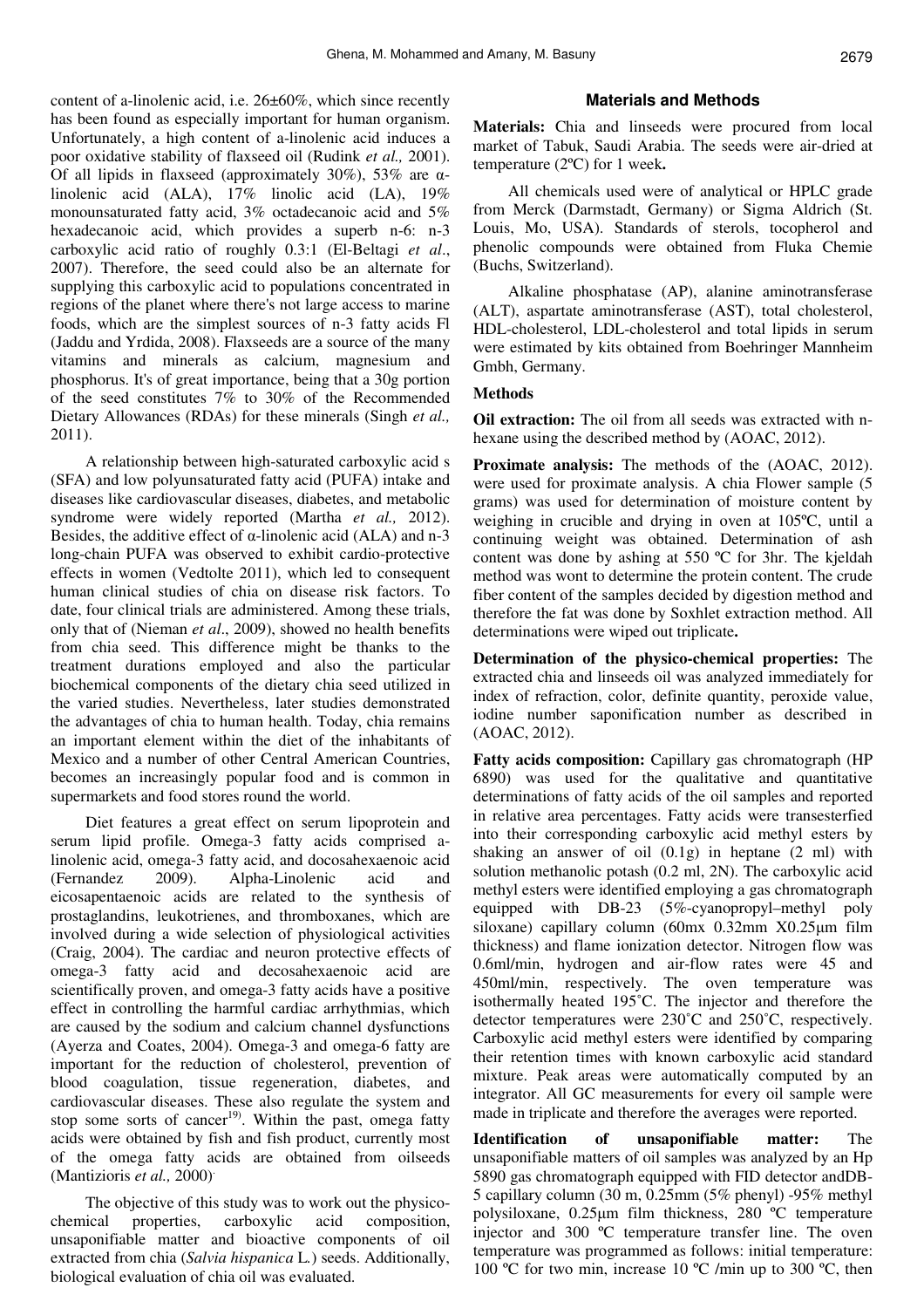hold for 20 min. The carrier gas was N2 (2 ml/min). The identification of the various compounds was performed by comparing of its relative retention times with those of authentic reference compounds.

**Determination of total phenolic content:** The levels of total polyphenols of chia and flax seed oil were determined consistent with the tactic of (Gutifinger, 1981). Caffeic acid was served as a typical compound for the preparation of the calibration curve.

**Tocopherol analysis:** Tocopherol (α, β and δ) analysis was performed using an HPLC system consisting of a L-6000 Merck-Hitachi high pump connected to an L-4000 Merck Hitachi UV detector (Hitachi Instruments Inc., Tokyo, Japan) set at 295nm, Tocopherol contents were identified by comparing the retention times with those of pure standards as described by others (Anwar and Rashid 2007). Darmstadt, Germany) was used for data acquisition and processing.

**Experimental animal:** Male rats (24) of 60 days old with a mean weight of 70 g were obtained from the Faculty of Veterinary Medicine, Cairo University, Giza, Egypt. The animals were eaten up a basal diet for 7 days as an adaptation period. The basal diet was formulated according to 24) method and consisted of casein (15%), vegetable oil (10%), cellulose (5%), salt mixture (4%), vitamin mixture (1%) and starch (65%). Water was available as required

**Feeding experiment:** The animals were divided into 3 groups, each group contain 8 rats to measurement the effect of feeding on basal diet containing 10 you look after chia and flax seed oil orally compared with control which contained vegetable oil. Blood samples were drawn from rat's eyes hebdomadally for 8 weeks, and then centrifuged individually to separate serum which was kept in deep- freezer until analysis.

**Serum analysis:** ALT, AST and AP activities were measured consistent with the methods described by (Kochmar and Moss, 1976; Bergmeyer and Horder, 1986 and Varley *et al.,* 1980) respectively. T extent of serum cholesterol, low and high density lipoproteins, total lipids and triglycerides were determined consistent with the methods outlined by (Rosell, 1991; Assmann, 1079; Frings and Dunn1979 and Wuhelefed, 1974), respectively.

**Data analysis:** A minimum of three replications for every oil sample were performed with each test. The averages and variance were calculated by statistical analysis using SPSS program.

### **Results and Discussion**

**Chemical composition of chia seeds**: The results of the proximate composition of chia seeds are shows in Table 1. The moisture content of the chia seed was 5.45%. The chia seed had higher values within the ash, crude fiber, protein and carbohydrate contents. The high protein content of those flour samples give a sign of their usefulness in human diet and as livestock feed. The chia seed had higher fat content of 34.53%.

**Physico-chemical properties of chia and flax seed oils:**  Table 2 shows various physico-chemical characteristics of the extracted chia and flax seed oils. Index of refraction of chia and flax seed oils at 25 ºC were 1.4765 and 1.4652, respectively. The red color at yellow 35.00 was 2.00 and 2.1 respectively. The definite quantity of chia oil (0.60% as oleic

acid) was above flax seed oil (0.30 % as oleic acid). Oils with lower values of acidity are more acceptable for edible applications. The peroxide value of chia oil was (0.83 meq.kg<sup>-1</sup> of oil) while flax seed oil were  $(0.85 \text{ meq}$ .kg-1 of oil) respectively. Moreover, chia oil shows higher iodine number (194.00 g I/100 g oil) than those of flax seed oil (189.3.00 g I/100 g oil) results are agreement thereupon reported by (Ixaina *et al.,* 2011 and Singh *et al.,* 2011). Saponification number and unsaponifiable matter of chia oil (194.00 mg KOH/g oil and 1.20%, respectively) were above flax seed oil shown in Table 2.

**Phenolic content:** Phenolic compounds are proved to be liable for antioxidant activity on many vegetable seeds oils; it's mainly thanks to their redox properties, which may play a crucial role in absorbing and neutralizing free radicals, quenching singlet and triplet oxygen or decomposing peroxides (Osawa, 1994). Total phenolic compounds (Table 3) within the chia and flax seed oils were (840.00 and 840.00µg/g), respectively.

**Tocopherols content:** The info for tocopherol analysis of the chia and flax seed oils are presented in Table 3. The amount of α, γ and δ-tocopherol within the oils were 23.00, 25.00 and 890.00/g and 20.00, 21.00, 693.00µg/g, respectively. The content of α-tocopherol within the chia was in close agreement with the values reported for soybean, groundnut and palm oils (Roechlau *et al.,* 1974). It's known that the oxidation of chia seeds is minimal or absent, thanks to the presence of those compounds, having an excellent potential within the food industry (Ixaina *et al.,* 2011).

**Unsaponifiable matter components of chia and flax seed oils:** The hydrocarbons and sterols within the unsaponifiable matter of chia and flax seed oils are analyzed by using gas liquid chromatography. The obtained data are illustrated in Table 5. Data shows that C28 is that the major hydrocarbon in chia oil while flax seed oil that C30 is that the major hydrocarbon. The sterols profile of chia and flax seed oils is shown in Table 5. The sterol fraction of chia and flax seed oils mainly consisted of β-sitosterol  $(45.11\% \& 43.00\%),$ Stigmasterol (19.20% &18.00%), campesterol (16.90% & 15.20%) and ∆5avenasterol (10.00% & 8.30%), alongside small amounts of clerosterol, 24-methylene cholesterol, Δ7campestanol, ∆7-avenasterol, stigmastanol and 28.isoavenasterol, cholesterol and Brassicasterol.

**Fatty acid composition of chia and flax seed oils:** Fatty acid composition of chia and flax seed oil were identified by gas liquid chromatography and therefore the obtained results are tabulated in Table (4). It might be noticed that carboxylic acid "> linoleic acid is found to be the dominant unsaturated fatty acid in chia and flax seed oils, which represented about (60.93% & 56.49 %). carboxylic acid "> hexadecanoic acid was found also to be the dominant saturated fatty acid in chia and flax seed oils $(6.81\% \& 5.87\%)$ . The results are in agreement thereupon reported by (Mohd *et al*., 2012 and El-Beltagi *et al.,* 2007).

# **Influence of feeding of chia and flax seed oils on the activity of serum alanine aminotransferase, aspartate aminotransferase and alkaline phosphatase of rats:**

Figures (1, 2 and 3) shows the activities of ALT, AST and AP for control rats and therefore the values were slightly increased during the entire experiment (8 weeks). Feeding on vegetable oil (control) induced significant increases in serum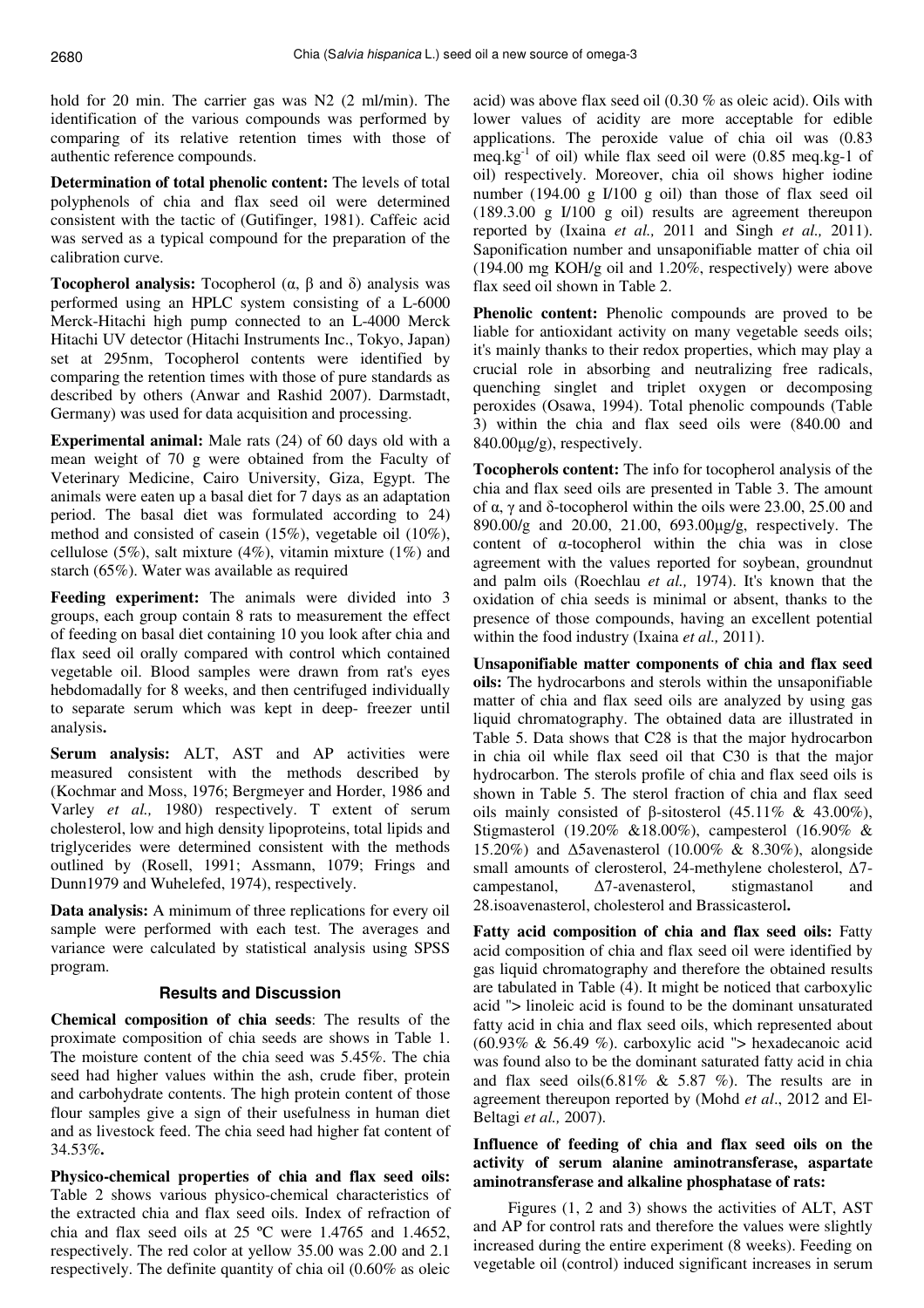ALT, AST and AP activities from the commencement and to the top of the experiment. While, feeding on chia and flax seed oils didn't cause any significant changes in enzyme activities compared with the experiment.

## **Influence of feeding of chia and flax seed oils on serum lipid profile**

**Serum total lipids:** The leads to Fig. (4) show that there was non-significant differences within the total lipids for control rats throughout the entire experiment. While feeding on flax seed oil caused significant and gradual increases in serum total lipids. On the opposite hand feeding on chia oil induced non-significant rise difference in rat serum total lipids.

**Serum total cholesterol and rarity lipoprotein cholesterol (LDL-C**): Figures (5 and 6) shows the amount of serum total cholesterol and rarity lipoprotein cholesterol of control rats; rats feeding of chia and flax seed oils. The results for the control rats and rats feeding of chia and flax seed oils indicated that there have been no significant increases in total cholesterol levels and LDL-C during the whole experiment.

**Serum high density lipoprotein cholesterol (HDL-C):** the info (Fig.7) for the control rats and rats feeding of chia and flax seed oils showed non-significant changes within the levels of HDL-C during the whole experiment period (8 weeks).

# **Conclusion**

The results show that the chia oil presents interesting physicochemical properties for the food industry. Chia oil contains 60% α-linoleic acid and quite 20% as linolic acid than other sources. The results confirm that chia oil is that the vegetable source with the very best content of essential fatty acids as omega -3. From a physiological point of view, chia oil may be a potentially interesting food ingredient thanks to its health benefits from its high levels of PUFA.

| <b>Ingredients</b>                                                                                                | <b>Flaxseed</b>  | Chia seed        |
|-------------------------------------------------------------------------------------------------------------------|------------------|------------------|
| Moisture content $(\%)$                                                                                           | $6.25 \pm 0.36$  | $5.45 \pm 0.21$  |
| Protein content $(\%)$                                                                                            | 19.50±1.01       | $22.33 \pm 1.43$ |
| Oil content $(\% )$                                                                                               | $39.10 \pm 2.43$ | $34.53 \pm 2.15$ |
| Fiber content $(\%)$                                                                                              | 17.80±1.00       | $20.45 \pm 1.61$ |
| Ash content $(\% )$                                                                                               | $4.00 \pm 0.22$  | $3.80 \pm 0.19$  |
| Carbohydrates (%)                                                                                                 | $19.60 \pm 1.45$ | 18.89±0.87       |
| $\mathbf{D}_{\text{eff}}$ and consider the contract $\mathbf{D}_{\text{eff}}$ and the contract of the contract of |                  |                  |

**Table 1 :** Chemical composition (%) of chia and flax seeds.

Data are expressed as mean±SD values given represent means of three determinations.

**Table 2:** Physico-chemical properties of flaxseed and chia seed oil.

| <b>Parameters</b>                                                   |                 | Flaxseed oil Chia seed oil               |  |
|---------------------------------------------------------------------|-----------------|------------------------------------------|--|
| Refractive index (25C)                                              |                 | $1.4652 \pm 0.001 \mid 1.4765 \pm 0.001$ |  |
| Acid value (mg.KOH/g Oil)                                           | $1.70 \pm 0.11$ | $1.02 \pm 0.01$                          |  |
| Peroxide value (meq.O2/kg oil)                                      | $4.20 \pm 0.34$ | $3.56 \pm 0.34$                          |  |
| Iodine number (gI/100g oil)                                         | 189.3±5.67      | 194.50±8.30                              |  |
| Saponification value                                                | 189.60±6.55     | 194.60±9.00                              |  |
| Unsaponifiable matter $(\%)$                                        | $1.10 \pm 0.09$ | $1.21 \pm 0.06$                          |  |
| Data are expressed as mean $\pm$ CD values given represent means of |                 |                                          |  |

Data are expressed as mean  $\pm$  SD values given represent means of three determinations.

**Table 3 :** Minor components in flax and chia seeds oils.

| <b>Components</b>          | <b>Flaxseed oil</b> | Chia seed oil |
|----------------------------|---------------------|---------------|
| Total polyphenols (ppm)    | $624 \pm 12.40$     | 840±15.70     |
| Total tocopherols (ppm)    | $725 \pm 14.50$     | 989±16.91     |
| $\alpha$ -tocopherol (ppm) | $20 \pm 1.02$       | $23 \pm 1.61$ |
| $\beta$ -tocopherol (ppm)  | $21 \pm 1.34$       | $25 \pm 1.55$ |
| $\gamma$ -tocopherol(ppm)  | $693 \pm 10.35$     | 890±14.90     |

Data are expressed as mean ±SD values given represent means of three determinations.

**Table 4 :** Fatty acids composition of flax and chia seed oils.

| <b>Name of Fatty acids</b>           | <b>Flaxseed oil</b> | Chia seed oil     |
|--------------------------------------|---------------------|-------------------|
| C14:0                                | $0.04 \pm 0.0001$   | $0.03 \pm 0.0001$ |
| C16:0                                | $5.87 \pm 0.31$     | $6.81 \pm 0.31$   |
| C16:1                                | $0.07 \pm 0.001$    | $0.06 \pm 0.0001$ |
| C17:0                                | $0.06 \pm 0.001$    | $0.05 \pm 0.0001$ |
| C17:1                                | $0.03 \pm 0.0001$   | $0.01 \pm 0.00$   |
| C18:0                                | $4.78 \pm 0.23$     | $4.26 \pm 0.31$   |
| C18:1T                               | $0.00 \pm 0.00$     | $0.00 \pm 0.00$   |
| C18:1                                | $18.47 \pm 1.00$    | $7.52 \pm 0.34$   |
| C18:2T                               | $0.00 \pm 0.00$     | $0.00 \pm 0.00$   |
| C18:2                                | $13.69 \pm 0.99$    | 19.88±1.16        |
| $γ$ -C18:3n6                         | $0.19 \pm 0.01$     | $0.24 \pm 0.01$   |
| $\alpha$ -C18:3n3                    | $56.38 \pm 2.15$    | $60.69 \pm 2.98$  |
| C20:0                                | $0.16 \pm 0.01$     | $0.35 \pm 0.03$   |
| C20:1                                | $0.13 \pm 0.001$    | $0.15 \pm 0.01$   |
| C22:0                                | $0.13 \pm 0.001$    | $0.08 \pm 0.001$  |
| $\Sigma$ Saturated Fatty acids       | 11.04±0.82          | $11.45 \pm 0.71$  |
| $\Sigma$ Monounsaturated fatty acids | $18.70 \pm 1.02$    | $7.74 \pm 0.65$   |
| $\Sigma$ Polyunsaturated fatty acids | 70.26±4.27          | $80.81 \pm 5.55$  |
| $\Sigma$ C18:1/C18:2                 | $1.35 \pm 0.11$     | $0.38 \pm 0.01$   |
| ΣC18:1/C18:3                         | $0.33 \pm 0.01$     | $0.12 \pm 0.01$   |
| $\Sigma$ C18:2/C18:3                 | $0.24 \pm 0.001$    | $0.33 \pm 0.01$   |

Data are expressed as mean  $\pm$  SD values given represent means of three determinations.

**Table 5 :** Fractionations of unsaponifiable matter (%) in flax and chia seed oils.

| <b>Components</b>                  | <b>Flax oil</b>  | Chia oil          |
|------------------------------------|------------------|-------------------|
| Hydrocarbons:                      |                  |                   |
| C16                                | $2.25 \pm 0.11$  | $2.18 \pm 0.13$   |
| C18                                | $3.45 \pm 0.19$  | $3.21 \pm 0.17$   |
| C <sub>20</sub>                    | $5.20 \pm 0.21$  | $5.41 \pm 0.32$   |
| C <sub>22</sub>                    | $5.81 \pm 0.25$  | $4.60 \pm 0.25$   |
| C <sub>24</sub>                    | $9.12 \pm 0.61$  | $10.23 \pm 0.78$  |
| C <sub>25</sub>                    | $7.50 \pm 0.54$  | $6.67 \pm 0.41$   |
| C <sub>26</sub>                    | 13.61±0.92       | 12.98±0.96        |
| C <sub>28</sub>                    | 16.33±0.97       | $15.45 \pm 0.99$  |
| Squaline                           | $3.19 \pm 0.23$  | $4.31 \pm 0.37$   |
| C30                                | $9.35 \pm 0.65$  | $8.57 \pm 0.64$   |
| C <sub>32</sub>                    | $8.96 \pm 0.55$  | $9.01 \pm 0.71$   |
| Total hydrocarbons                 | 84.77±7.87       | $82.59 \pm 7.56$  |
| Sterols:                           |                  |                   |
| Cholesterols                       | $0.02 \pm 0.001$ | $0.01 \pm 0.0001$ |
| Campesterol                        | $3.74 \pm 0.12$  | $3.77 \pm 0.14$   |
| Stigmasterol                       | $3.95 \pm 0.15$  | $4.83 \pm 0.36$   |
| $\beta$ Sitosterol                 | $5.28 \pm 0.34$  | $6.33 \pm 0.52$   |
| $\overline{\Delta}^5$ -Avenasterol | $2.24 \pm 0.18$  | $3.55 \pm 0.31$   |
| Total sterols                      | 15.23±0.99       | $17.41 \pm 1.00$  |

Data are expressed as mean±SD values given represent means of three determinations.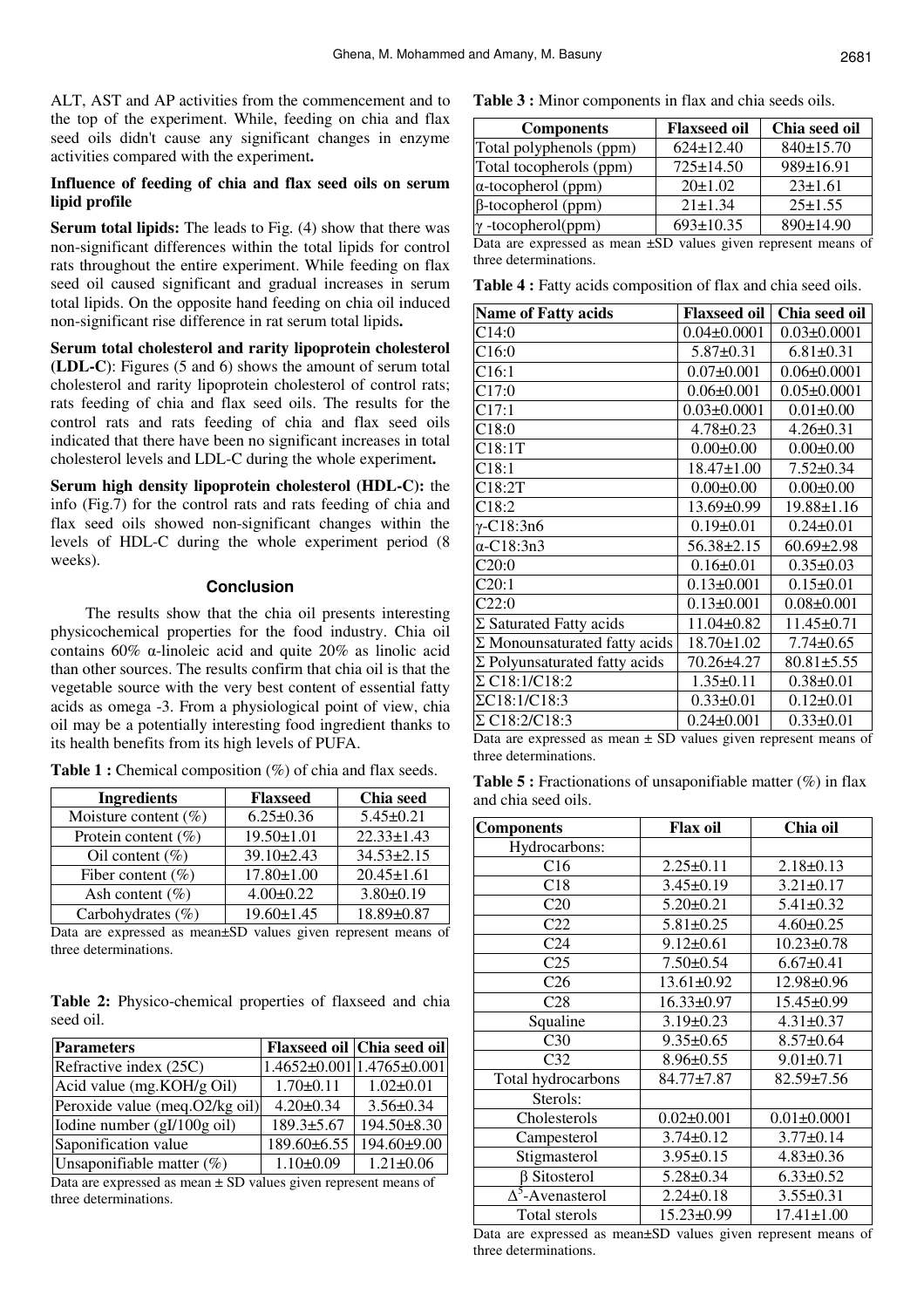

**Fig. 1 :** Influence of feeding of chia and flax seed oils on the activity of serum alanine amino transferase. Data are expressed as mean ± SD values given represent means of three determinations.



**Fig. 2 :** Influence of feeding of chia and flax seed oils on the activity of serum aspartate amino transferase. Data are expressed as mean ± SD values given represent means of three determinations.



**Fig. 3 :** Influence of feeding of chia and flax seed oils on the activity of serum alkaline phosphatase. Data are expressed as mean ± SD values given represent means of three determinations.



**Fig. 4 :** Influence of feeding of chia and flax seed oils on sera total lipids. Data are expressed as mean ± SD values given represent means of three determinations.



**Fig. 5 :** Influence of feeding of chia and flax seed oils on sera total cholesterol. Data are expressed as mean ± SD values given represent means of three determinations.



**Fig. 6 :** Influence of feeding of chia and flax seed oils on sera HDL-cholesterol. Data are expressed as mean ± SD values given represent means of three determinations.



**Fig. 7 :** Influence of feeding of chia and flax seed oils on sera LDL- cholesterol. Data are expressed as mean ± SD values given represent means of three determinations.

#### **References**

- A.O.A.C. (2012). Official methods of analysis of AOAC International, Association of Official Analytical Chemists, (19<sup>th</sup> end), Washington, DC, USA.
- Anwar, F. and Rashid, U. (2007). Physical-chemical characteristics of *Moringa oleifera* and seed oil from a wild provenance of Pakistan. Pakistan Journal Biotechnology, 39: 1443-1453.
- Assmann, G. (1979). Cholesterol determination in high density lipoprotein separated by three different methods. Internist, 20: 55 –604.
- Ayerza, R. and Coates, W. (2004). Composition of chia (*Salvia hispanica*) grown in six tropical and subtropical ecosystems of South America. Tropical Science, 44(3): 131–135.